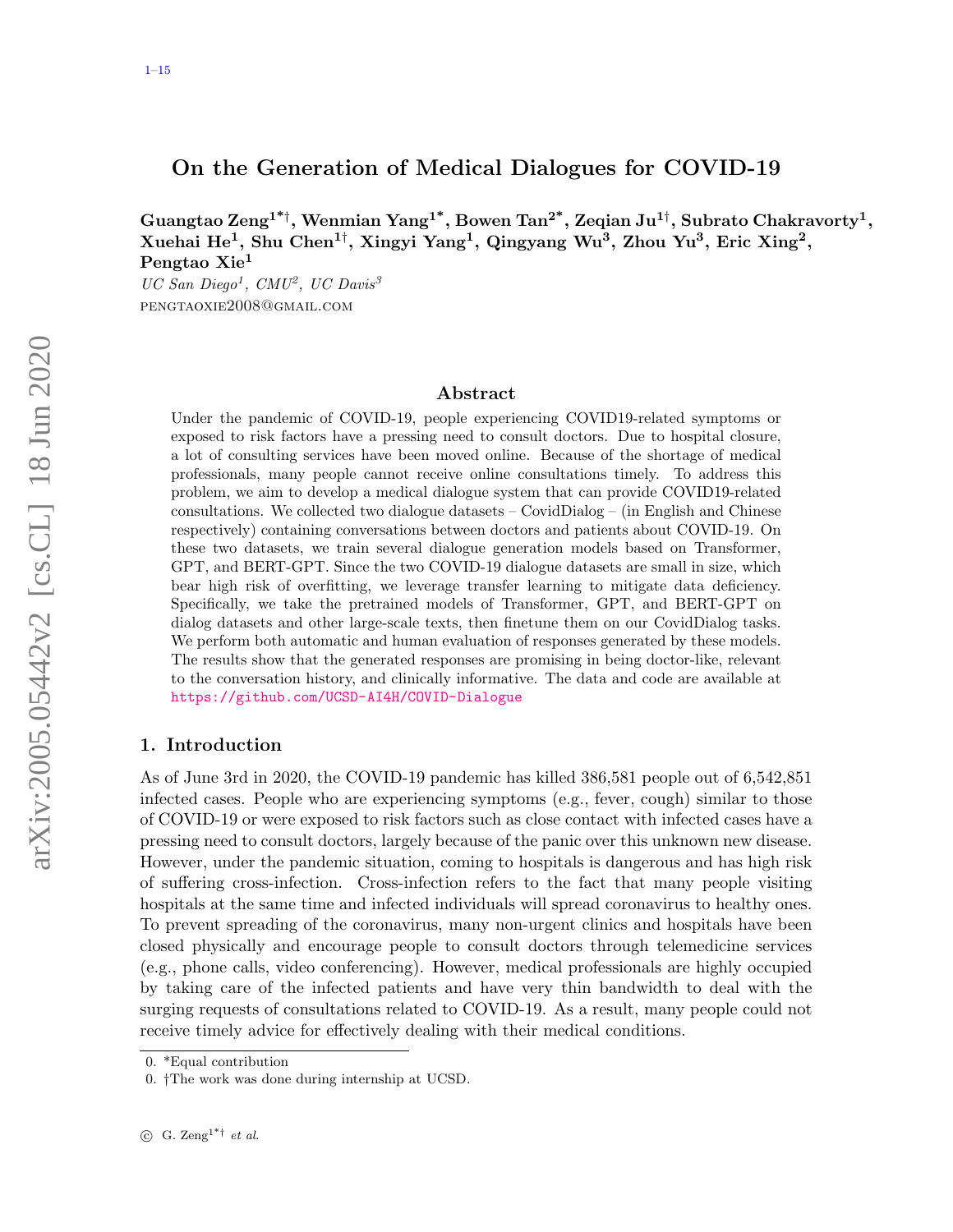To address the large imbalance between the surging need of consultations from citizens and the severe shortage of medical professionals available to provide online consultation services, it is highly valuable to develop intelligent dialogue systems which act as virtual doctors to provide COVID-related consultations to people. These virtual doctors can greatly ease the burden of human doctors and timely address the concerns of the public.

To facilitate the research and development of COVID19-targeted dialogue systems, we build two medical dialogue datasets that contain conversations between doctors and patients, about COVID-19 and other pneumonia: (1) an English dataset containing 603 consultations, 1232 utterances, and 90664 tokens (English words); (2) a Chinese dataset containing 1088 consultations, 9494 utterances, and 406550 tokens (Chinese characters).

On these two datasets, we train several dialogue generation models based on Transformer [\(Vaswani et al.,](#page-14-1) [2017\)](#page-14-1), GPT [\(Radford et al.,](#page-13-0) [a;](#page-13-0) [Zhang et al.,](#page-14-2) [2019\)](#page-14-2), and BERT-GPT [\(Wu et al.,](#page-14-3) [2019;](#page-14-3) [Lewis et al.,](#page-12-0) [2019\)](#page-12-0). Transformer is an encoder and decoder architecture which takes conversation history as inputs and generates response. Self-attention is used to capture long-range dependency among tokens. GPT is a language model based on the Transformer decoder. When generating a response, GPT predicts the next token using its context including the already decoded tokens in this response and the conversation history. BERT-GPT is an encoder-decoder architecture as well where the pretrained BERT [\(Devlin et al.,](#page-12-1) [2018\)](#page-12-1) is used to encode the conversation history and GPT is used to decode the response. The small size of CovidDialog datasets incurs high risk of overfitting, if directly training the large-sized neural models on CovidDialog. To alleviate this risk, we take the pretrained weights of these models on large-scale dialogue datasets and other corpus and finetune the weights on CovidDialog. We perform automatic evaluation and human evaluation. The results show that the generated responses demonstrate high potential to be doctor-like, relevant to patient history, and clinically informative, which paves the way for building a COVID-19 consultation chatbot.

The major contributions of this paper are as follows:

- We collect two medical dialogue datasets about COVID-19: one in English, the other in Chinese.
- We train several dialogue generation models on the collected datasets.
- We perform human evaluation and automatic evaluation of the generated responses. The results show that the generated responses are promising in being doctor-like, relevant, and informative.

The rest of the paper is organized as follows. Section 2 and 3 present datasets and methods. Section 4 gives experimental results. Section 5 reviews related works and Section 6 concludes the paper.

## 2. Dataset

In this section, we present two collected datasets – CovidDialog-English and CovidDialog-Chinese – which contain medical conversations between patients and doctors about COVID-19 and other related pneumonia. The statistics of these two datasets are summarized in Table [1.](#page-2-0)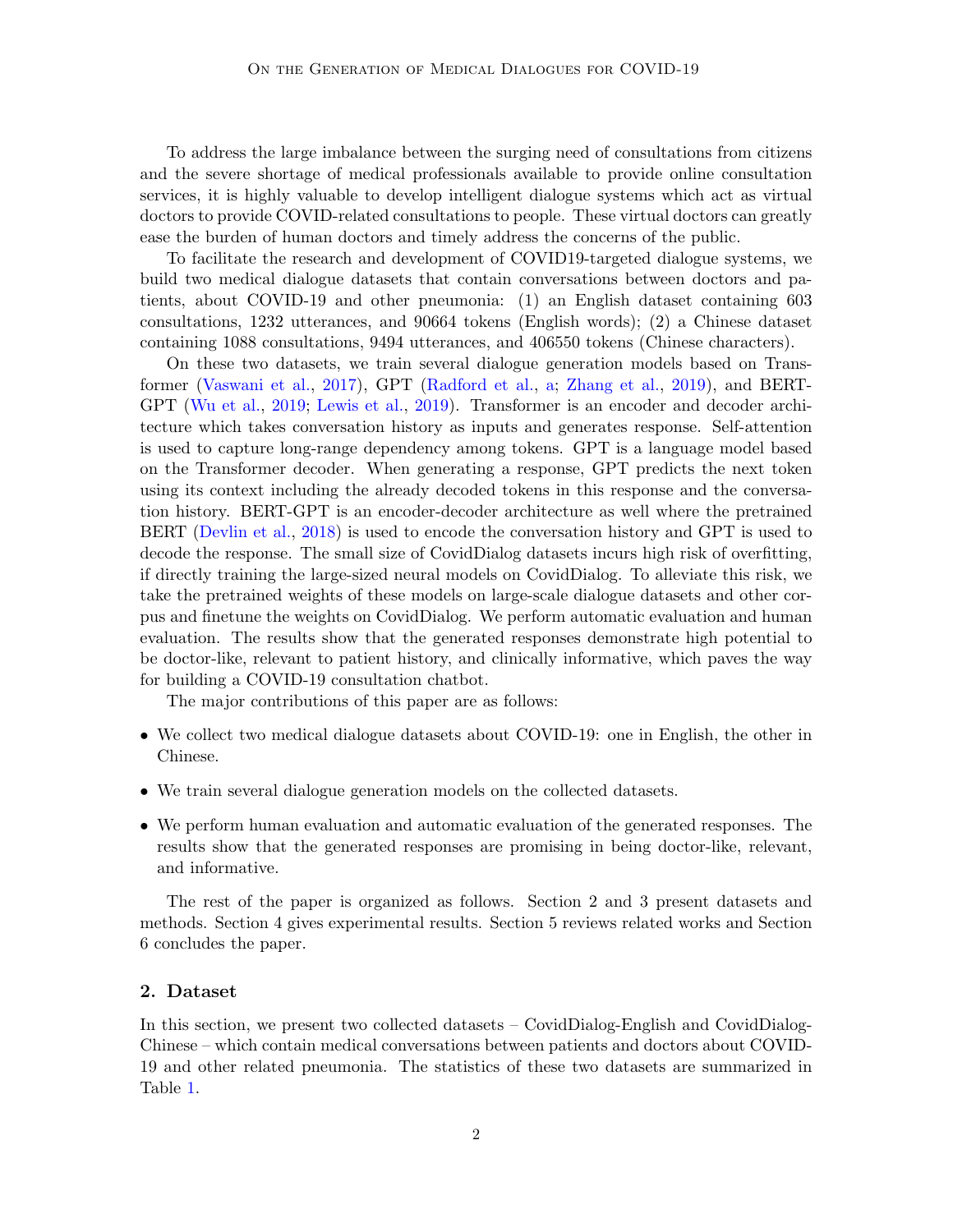The English Dataset The CovidDialog-English dataset contains 603 English consultations about COVID-19 and other related pneumonia, having 1,232 utterances. The number of tokens (English words) is 90,664. The average, maximum, and minimum number of utterances in a conversation is 2.0, 17, and 2 respectively. The average, maximum, and minimum number of tokens in an utterance is 49.8, 339, and 2 respectively. Each consultation starts with a short description of the medical conditions of a patient, followed by the conversation between the patient and a doctor. Table [2](#page-3-0) shows an example. The original dialogues are crawled from online healthcare forums, including icliniq.com<sup>[1](#page-2-1)</sup>, healthcaremagic.com<sup>[2](#page-2-2)</sup>, and healthtap.com<sup>[3](#page-2-3)</sup>.

<span id="page-2-0"></span>

|                                | English | Chinese |
|--------------------------------|---------|---------|
| $\#$ dialogs                   | 603     | 1,088   |
| #utterances                    | 1,232   | 9,494   |
| $\#$ tokens                    | 90,664  | 406,550 |
| Average #utterances per dialog | 2.0     | 8.7     |
| $Max$ #utterances per dialog   | 17      | 116     |
| Min $#$ utterances per dialog  | 2       | 2       |
| Average #tokens per utterance  | 49.8    | 42.8    |
| $Max$ #tokens per utterance    | 339     | 2,001   |
| Min $\#$ tokens per utterance  | 2       |         |

Table 1: Statistics of the English and Chinese dialogue datasets about COVID-19.

The Chinese Dataset The CovidDialog-Chinese dataset contains 1,088 Chinese consultations about COVID-19 and other related pneumonia, having 9,494 utterances. In this work, we develop models directly on Chinese characters without performing word segmentation. Each Chinese character in the text is treated as a token. The total number of tokens in the dataset is 406,550. The average, maximum, and minimum number of utterances in a conversation is 8.7, 116, and 2 respectively. The average, maximum, and minimum number of tokens in an utterance is 42.8, 2001, and 1 respectively. Each consultation consists of three parts: (1) description of patient's medical condition and history; (2) conversation between patient and doctor; (3) (optional) diagnosis and treatment suggestions given by the doctor. In the description of the patient's medical condition and history, the following fields are included: present disease, detailed description of present disease, what help is needed from the doctor, how long the disease has been, medications, allergies, and past diseases. This description is used as the first utterance from the patient. The data is crawled from haodf.com<sup>[4](#page-2-4)</sup>, which is an online platform of healthcare services, including medical consultation, scheduling appointments, etc. Duplicated and incomplete dialogues were removed.

<span id="page-2-1"></span><sup>1.</sup> [https://www.icliniq.com/en\\_US/](https://www.icliniq.com/en_US/)

<span id="page-2-2"></span><sup>2.</sup> <https://www.healthcaremagic.com/>

<span id="page-2-3"></span><sup>3.</sup> <https://www.healthtap.com/>

<span id="page-2-4"></span><sup>4.</sup> <https://www.haodf.com/>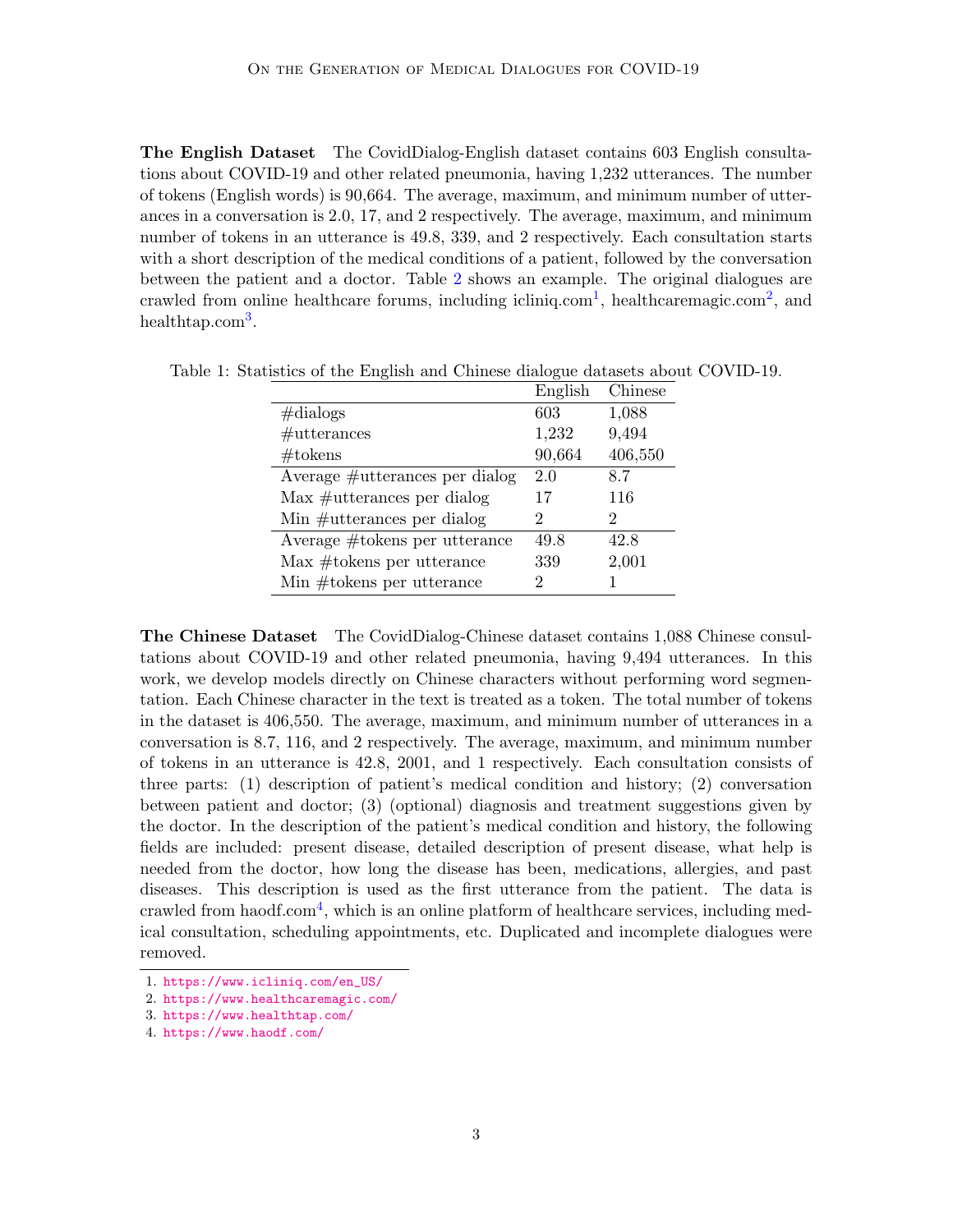<span id="page-3-0"></span>Table 2: An exemplar consultation in the CovidDialog-English dataset. It consists of a brief description of the patient's medical conditions and the conversation between the patient and a doctor.

Description of patient's medical condition: I have a little fever with no history of foreign travel or contact. What is the chance of Covid-19?

#### Dialog

Patient: Hello doctor, I am suffering from coughing, throat infection from last week. At that time fever did not persist and also did not feel any chest pain. Two days later, I consulted with a doctor. He prescribed Cavidur 625, Montek LC, Ambrolite syrup and Betaline gargle solution. Since then throat infection improved and frequent cough also coming out. Coughing also improved remarkably though not completely. From yesterday onwards fever is occuring (maximum 100-degree Celcius). I have not come in touch with any foreign returned person nor went outside. In our state, there is no incidence of Covid-19. Please suggest what to do?

Doctor: Hello, I can understand your concern. In my opinion, you should get done a chest x-ray and CBC (complete blood count). If both these are normal then no need to worry much. I hope this helps.

Patient: Thank you doctor. After doing all these I can upload all for further query. Doctor: Hi, yes, upload in this query only. I will see and revert to you.

### 3. Methods

In this section, we present several well-established and state-of-the-art methods for dialogue generation. Given a dialogue containing a sequence of alternating utterances between patient and doctor, we process it into a set of pairs  $\{(s_i, t_i)\}\$  where the target  $t_i$  is a response from the doctor and the source  $s_i$  is the concatenation of all utterances (from both patient and doctor) before  $t_i$ . A dialogue generation model takes s as input and generates t. The size of the CovidDialog datasets is small. Directly training neural models on these small datasets would result in poor generalization on unseen data. To solve this problem, we utilize transfer learning, which pretrains the neural models on large corpus, then finetunes the pretrained models on the CovidDialog datasets.

#### 3.1. Transformer

Generating response  $t$  from the conversation history  $s$  is a typical sequence-to-sequence (seq2seq) [\(Sutskever et al.,](#page-13-1) [2014\)](#page-13-1) modeling problem. Transformer [\(Vaswani et al.,](#page-14-1) [2017\)](#page-14-1) is an encoder-decoder architecture for sequence-to-sequence (seq2seq) modeling. Different from seq2seq models [\(Sutskever et al.,](#page-13-1) [2014\)](#page-13-1) that are based on recurrent neural networks (e.g., LSTM [\(Hochreiter and Schmidhuber,](#page-12-2) [1997\)](#page-12-2), GRU [\(Chung et al.,](#page-12-3) [2014\)](#page-12-3)) which model a sequence of tokens via a recurrent manner and hence is computationally inefficient. Transformer eschews recurrent computation and instead uses self-attention which not only can capture the dependency between tokens but also is amenable for parallel computation with high efficiency. Self-attention calculates the correlation among every pair of tokens and uses these correlation scores to create "attentive" representations by taking weighted summation of tokens' embeddings. Transformer is composed of a stack of building blocks, each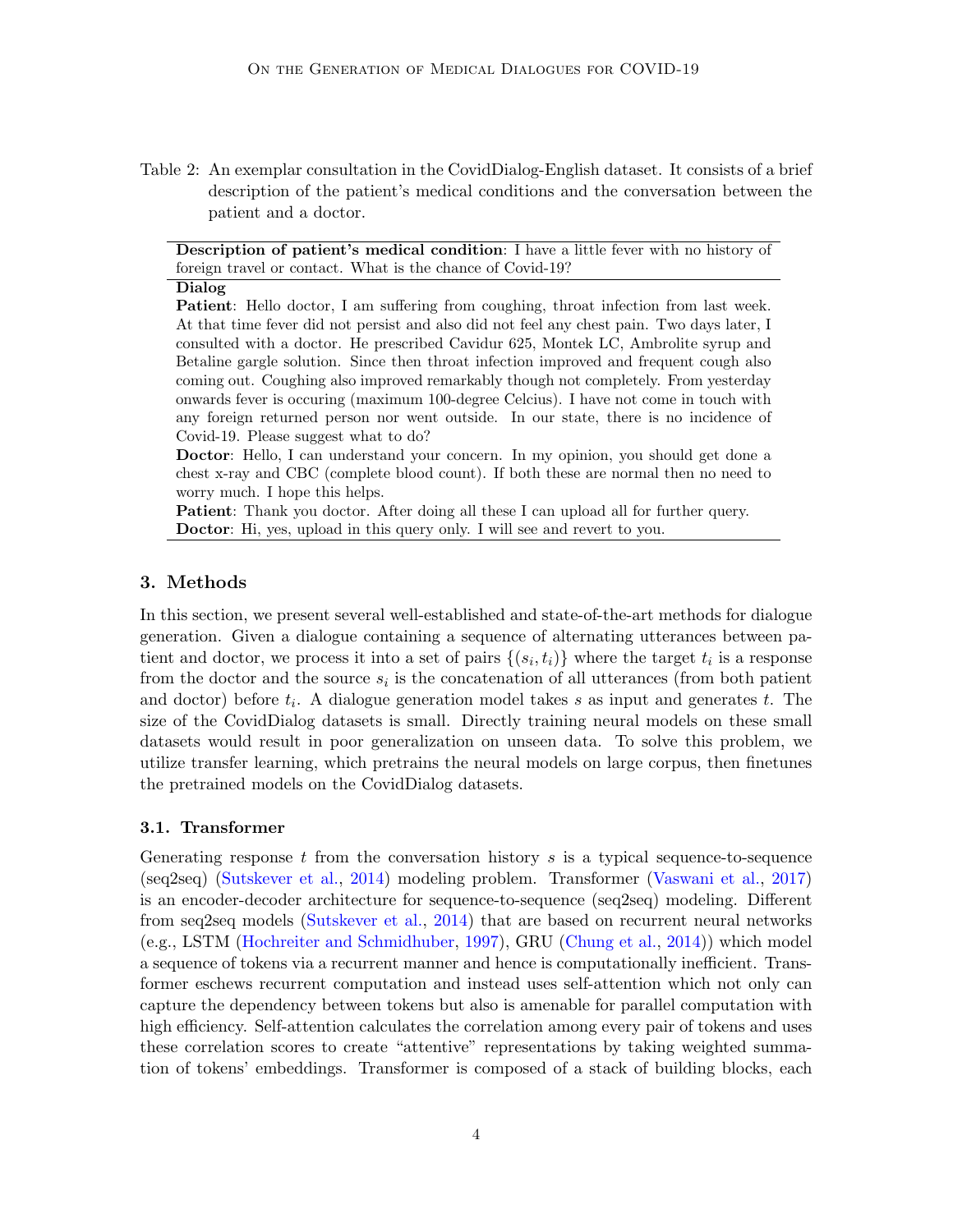consisting of a self-attention layer and a position-wise feed-forward layer. Residual connection [\(He et al.,](#page-12-4) [2016\)](#page-12-4) is applied around each of the two sub-layers, followed by layer normalization [\(Ba et al.,](#page-11-0) [2016\)](#page-11-0). Given the input sequence, an encoder, which is a stack of such building blocks, is applied to obtain a representation for each token. Then the decoder takes these representations as inputs and decodes the sequence of output tokens. To decode the i-th token, the decoder first uses self-attention to encode the already decoded sequence  $y_1, \dots, y_{i-1}$ , then performs input-output attention between the encodings of  $y_1, \dots, y_{i-1}$ and those of the input sequence. The "attentive" representations are then fed into a feedforward layer. The three steps are repeated for multiple times. Finally, the representation is fed into a linear layer to predict the next token. The weight parameters in Transformer is learned by maximizing the conditional likelihood of output sequences conditioned on the corresponding input sequences.

## 3.2. GPT

The GPT model [\(Radford et al.,](#page-13-0) [a\)](#page-13-0) is a language model (LM) based on Transformer. Different from Transformer which defines a conditional probability on an output sequence given an input sequence, GPT defines a marginal probability on a single sequence. Given a sequence of tokens  $x_1, \dots, x_n$ , an LM defines a probability on the sequence:  $p(x_1, \dots, x_n)$  $p(x_1) \prod_{i=2}^n p(x_i | x_1, \dots, x_{i-1})$ , which basically predicts the next token based on the historical sequence. In GPT,  $p(x_i|x_1, \dots, x_{i-1})$  is defined using the Transformer decoder, which first uses a stack of self-attention and feed-forward layers (each followed by layer normalization) to encode  $x_1, \dots, x_{i-1}$ , then predicts  $x_i$  from the encodings of  $x_1, \dots, x_{i-1}$ . The weight parameters are learned by maximizing the likelihood on the sequence of tokens. GPT-2 [\(Radford et al.,](#page-13-2) [b\)](#page-13-2) is an extension of GPT, which modifies GPT by moving layer normalization to the input of each sub-block and adding an additional layer normalization after the final self-attention block. Byte pair encoding (BPE) [\(Sennrich et al.,](#page-13-3) [2015\)](#page-13-3) is used to represent the input sequence of tokens.

Pretrained GPT models for dialogue generation DialoGPT [\(Zhang et al.,](#page-14-2) [2019\)](#page-14-2) is a GPT-2 model pretrained on English Reddit dialogues. The dataset is extracted from comment chains in Reddit from 2005 till 2017, comprising 147,116,725 dialogue instances with 1.8 billion tokens. Given a dialogue history S and a ground-truth response  $T = x_1, \dots, x_n$ , DialoGPT is trained to maximize the following probability:  $p(T|S) = p(x_1|S) \prod_{i=2}^n p(x_i|S)$ ,  $x_1, \dots, x_{i-1}$ , where conditional probabilities are defined by the Transformer decoder. A maximum mutual information (MMI) [\(Li et al.,](#page-13-4) [2015\)](#page-13-4) scoring function is used to penalize generated responses that are bland. We finetune DialoGPT on the CovidDialog-English dataset for generating English COVID-19 dialogues. GPT2-chitchat<sup>[5](#page-4-0)</sup> is a GPT-2 model pre-trained on Chinese Chatbot Corpus<sup>[6](#page-4-1)</sup> which contains about 14M dialogues and 500k-Chinese- $Dialog<sup>7</sup>$  $Dialog<sup>7</sup>$  $Dialog<sup>7</sup>$  which contains 500K Chinese dialogues. The training strategy of GPT2-chitchat is the same as that of DialoGPT. We finetune GPT2-chitchat on our CovidDialog-Chinese dataset for generating Chinese COVID-19 dialogues.

<span id="page-4-0"></span><sup>5.</sup> <https://github.com/yangjianxin1/GPT2-chitchat>

<span id="page-4-1"></span><sup>6.</sup> [https://github.com/codemayq/chinese\\_chatbot\\_corpus](https://github.com/codemayq/chinese_chatbot_corpus)

<span id="page-4-2"></span><sup>7.</sup> [https://drive.google.com/file/d/1nEuew\\_KNpTMbyy7BO4c8bXMXN351RCPp/view](https://drive.google.com/file/d/1nEuew_KNpTMbyy7BO4c8bXMXN351RCPp/view)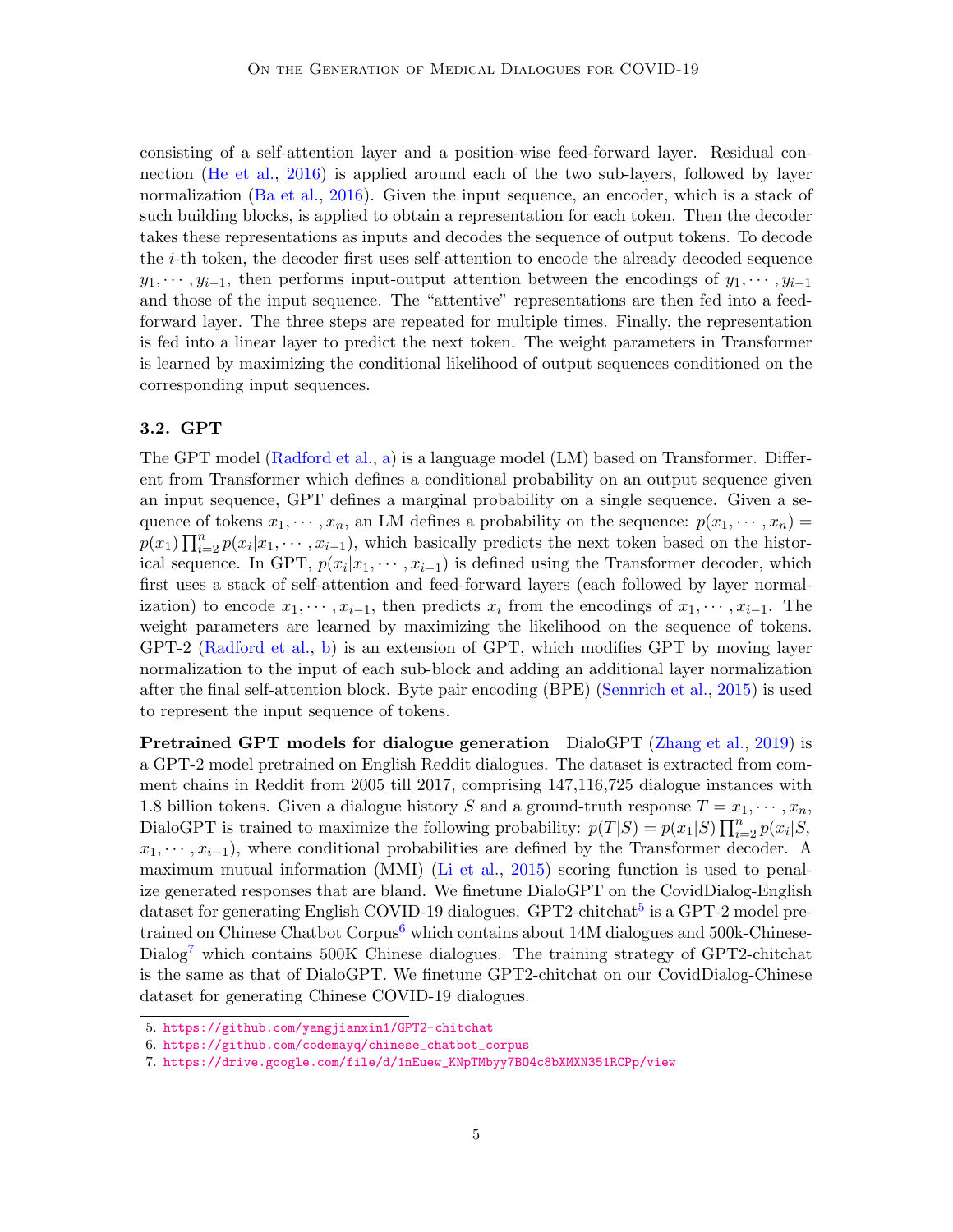## 3.3. BERT-GPT

BERT-GPT [\(Wu et al.,](#page-14-3) [2019\)](#page-14-3) is a model used for dialogue generation where pretrained BERT [\(Devlin et al.,](#page-12-1) [2018\)](#page-12-1) is used to encode the conversation history and GPT is used to generate the responses. While GPT focuses on learning a Transformer decoder for text generation purposes, BERT [\(Devlin et al.,](#page-12-1) [2018\)](#page-12-1) aims to learn a Transformer encoder for representing texts. BERTs model architecture is a multi-layer bidirectional Transformer encoder. In BERT, the Transformer uses bidirectional self-attention, whereas in GPT every token can only attend to context to its left. To train the encoder, BERT masks some percentage of the input tokens at random, and then predicts those masked tokens by feeding the final hidden vectors (produced by the encoder) corresponding to the mask tokens into an output softmax over the vocabulary. Since BERT leverages context to both the left and the right for representing a token, it presumably has better representation power than GPT which only leverages context to the left. In dialogue generation, for the given conversation history, instead of using GPT for obtaining the representation, we can use a more powerful pretrained BERT to encode it. The BERT encoding of the conversation history is fed into GPT to generate the response.

In BERT-GPT, the pretraining of the BERT encoder and the GPT decoder is conducted separately, which may lead to inferior performance. Auto-Regressive Transformers (BART) [\(Lewis et al.,](#page-12-0) [2019\)](#page-12-0) has a similar architecture as BERT-GPT, but pretrains the encoder and decoder jointly. To pretrain the BART weights, the input text is corrupted randomly, such as token masking, token deletion, text infilling, etc., then the network is learned to reconstruct the original text. BART is pretrained on the data used in [\(Liu et al.,](#page-13-5) [2019\)](#page-13-5), consisting of 160Gb of news, books, stories, and web texts.

Pretrained BERT-GPT models for dialogue generation BERT-GPT-Chinese [\(Wu](#page-14-3) [et al.,](#page-14-3) [2019\)](#page-14-3) is a BERT-GPT model pretrained on Chinese corpus. For the BERT encoder in BERT-GPT-Chinese, it is set to the Chinese BERT [\(Cui et al.,](#page-12-5) [2019\)](#page-12-5), which is a large-scale pretrained BERT model on Chinese texts. For the GPT decoder in BERT-GPT-Chinese, it has the same architecture as BERT but applies lower-triangular mask for autoregressive text generation. The decoder is initialized with Chinese BERTs weights. Then the decoder is pretrained with a maximum likelihood estimation (MLE) objective on a large-scale multidomain Chinese corpus. The resulting model consists of a bidirectional Transformer as the encoder, a unidirectional Transformer as the decoder, and an attention mechanism to connect them. The Chinese corpus used for pretraining is collected from the Large Scale Chinese Corpus for NLP<sup>[8](#page-5-0)</sup>, including the following datasets: Chinese Wikipedia which contains 104M articles, News which contains 2.5 million news articles from 63,000 sources, Baike QA which is a wiki question answering (QA) dataset with 1.5 million QA pairs from 493 different domains, and Community QA which contains 4.1 million comments and 28 thousand topics. The total size of these datasets is 15.4 GB. We finetune BERT-GPT-Chinese on the CovidDialog-Chinese dataset for Chinese COVID-19 dialogue generation. For English COVID-19 dialogue generation, we finetune the pretrained BART model on the CovidDialog-English dataset.

<span id="page-5-0"></span><sup>8.</sup> [https://github.com/brightmart/nlp\\_chinese\\_corpus](https://github.com/brightmart/nlp_chinese_corpus)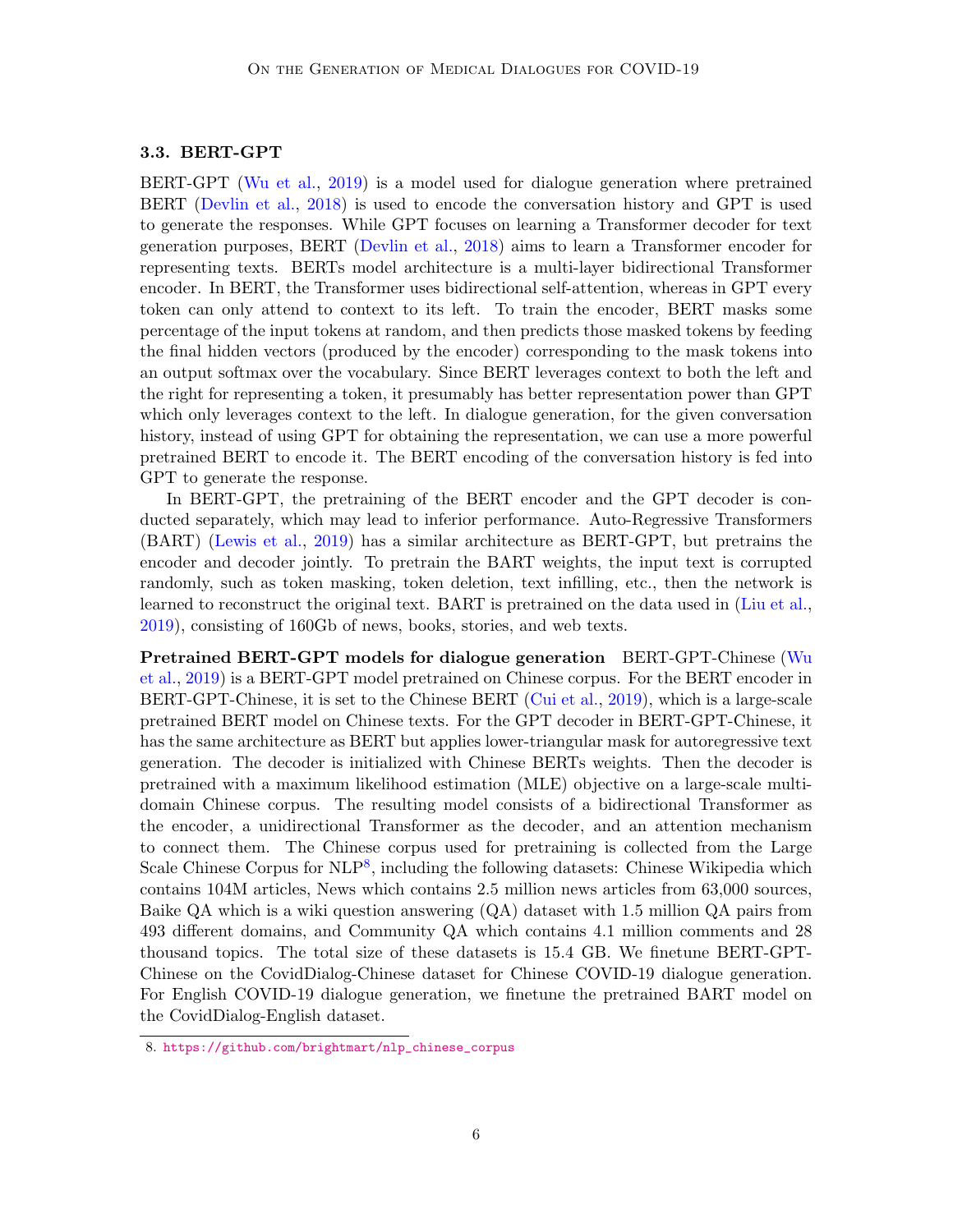### 4. Experiments

### 4.1. Experiments on the English Dataset

#### 4.1.1. Experimental Settings

<span id="page-6-0"></span>

|             |     | Table 3: English dataset split statistics |     |
|-------------|-----|-------------------------------------------|-----|
| Split       |     | $\#Dialogues$ $\#$ Utterances $\#$ Pairs  |     |
| Train       | 482 | 981                                       | 490 |
| Validation  | 60  | 126                                       | 63  |
| <b>Test</b> | 61  | 122                                       | 61  |

For the English dataset, we split it into a training, a validation, and a test set based on dialogues, with a ratio of 8:1:1. Table [3](#page-6-0) shows the statistics of the data split. The hyperparameters were tuned on the validation dataset. For all methods, we used the Adam [\(Kingma](#page-12-6) [and Ba,](#page-12-6) [2014\)](#page-12-6) optimizer with linear learning rate scheduling, setting the initial learning rate as 4e-5 and the batch size as 4. The objective is the cross entropy loss with label smoothing where the factor was set to 0.1. For pretrained models, we finetune them on the CovidDialog-English dataset for 5 epochs, while for the un-pretrained Transformer, we train it for 50 epochs. We set a checkpoint at the end of every epoch and finally take the one with the lowest perplexity on validation set as the final model. In response generation, for all models, we use beam search with beam width of 10 as our decoding strategy. For DialoGPT [\(Zhang et al.,](#page-14-2) [2019\)](#page-14-2), we used three variants with different sizes: DialoGPTsmall, DialoGPT-medium, DialoGPT-large, with 117M, 345M and 762M weight parameters respectively. Maximum mutual information was not used.

<span id="page-6-1"></span>

| Table 4: Performance on the CovidDialog-English test set. |             |          |         |                       |         |  |
|-----------------------------------------------------------|-------------|----------|---------|-----------------------|---------|--|
|                                                           | Transformer | DialoGPT |         |                       | BART    |  |
|                                                           |             | Small    | Medium  | Large                 |         |  |
| Perplexity                                                | 263.1       | 28.3     | 17.5    | 18.9                  | 15.3    |  |
| NIST-4                                                    | 0.71        | 1.90     | 2.01    | 2.29                  | 1.88    |  |
| BLEU-2                                                    | 7.3%        | $9.6\%$  | $9.4\%$ | $\boldsymbol{11.5\%}$ | 8.9%    |  |
| BLEU-4                                                    | $5.2\%$     | 6.1%     | $6.0\%$ | $7.6\%$               | $6.0\%$ |  |
| <b>METEOR</b>                                             | $5.6\%$     | $9.0\%$  | $9.5\%$ | $11.0\%$              | 10.3%   |  |
| Entropy-4                                                 | 5.0         | 6.0      | 6.6     | 6.6                   | 6.5     |  |
| $Dist-1$                                                  | 3.7%        | 9.5%     | 16.6%   | 13.9%                 | 16.8%   |  |
| $Dist-2$                                                  | $6.4\%$     | 22.9%    | 36.7%   | 31.0%                 | 35.7%   |  |
| Avg. Len                                                  | 40.0        | 51.3     | 50.1    | 54.4                  | 45.4    |  |

We performed automatic evaluation, using metrics including perplexity,  $NIST-n$  [\(Dod](#page-12-7)[dington,](#page-12-7) [2002\)](#page-13-6) (where  $n = 4$ ), BLEU-n [\(Papineni et al.,](#page-13-6) 2002) (where  $n = 2$  and 4), METEOR [\(Lavie and Agarwal,](#page-12-8) [2007\)](#page-12-8), Entropy-n [\(Zhang et al.,](#page-14-4) [2018\)](#page-14-4) (where  $n = 4$ ), and

Dist-n [\(Li et al.,](#page-13-4) [2015\)](#page-13-4) (where  $n = 1$  and 2). BLEU, METEOR, and NIST are common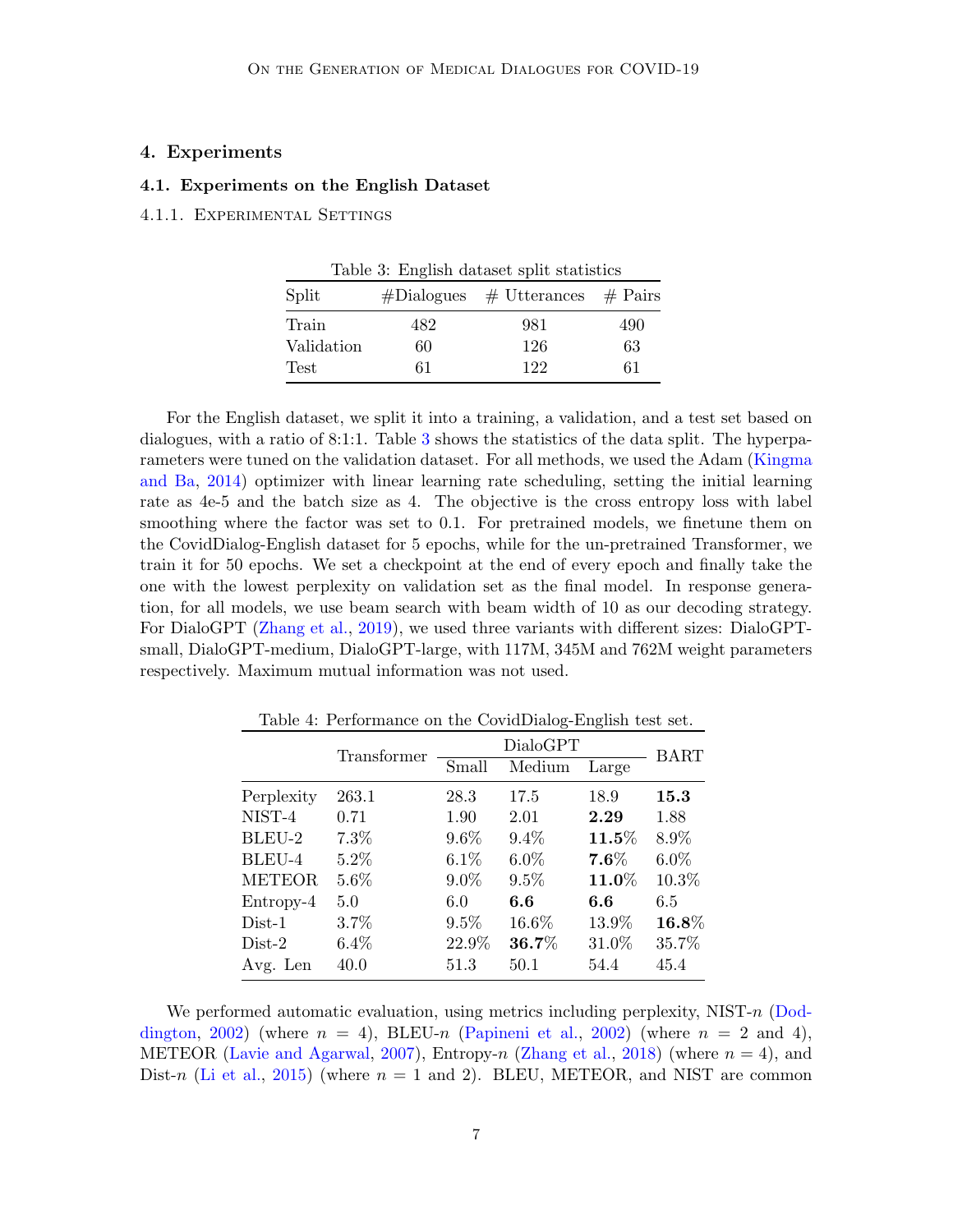metrics for evaluating machine translation. They compare the similarity between generated responses and the ground-truth by matching  $n$ -grams. NIST is a variant of BLEU, which weights  $n$ -gram matches using information gain to penalize uninformative  $n$ -grams. Perplexity is used to measure the quality and smoothness of generated responses. Entropy and Dist are used to measure the lexical diversity of generated responses. For perplexity, the lower, the better. For other metrics, the higher, the better.

As noted in [\(Liu et al.,](#page-13-7) [2016\)](#page-13-7), while automatic evaluation is useful, they are not completely reliable. To address this issue, we perform human evaluation of the generated responses. Five undergraduate and graduate students are asked to give ratings (from 1 to 5, higher is better) to responses in three aspects: (1) Relevance: how relevant the response is to the conversation history; (2) Informativeness: How much medical information and suggestions are given in the response; (3) Doctor-like: How the response sounds like a real doctor. The responses are de-identified: annotators do not know a response is generated by which method. The groundtruth response from the doctor is also given ratings (in an anonymous way). Human evaluation was conducted on the test examples in the CovidDialog-English dataset. The ratings from different annotators are averaged.

#### 4.1.2. RESULTS

<span id="page-7-0"></span>

|                 | Transformer | DialoGPT<br>Large | <b>BART</b> | Ground<br>truth |
|-----------------|-------------|-------------------|-------------|-----------------|
| Relevance       | 2.45        | 2.98              | 3.04        | 3.59            |
| Informativeness | 2.66        | 2.60              | 2.77        | 3.53            |
| Doctor-like     | 2.32        | 3.20              | 3.36        | 3.50            |

Table 5: Human evaluation on the CovidDialog-English test set.

Table [4](#page-6-1) summarizes the automatic evaluation results achieved by different methods. From this table, we make the following observations. First, pretrained models including DialoGPT and BART in general perform better than un-pretrained Transformer. This demonstrates the effectiveness of transfer learning, which leverages external large-scale data to learn powerful representations of texts. Second, BART achieves lower perplexity than DialoGPT models. This is probably because BART is pretrained on a much larger and more diverse corpus than DialoGPT, which enables BART to better model the language. Third, DialoGPT-large performs better than BART on machine translation metrics including NIST, BLEU, and METEOR. This is probably because DialoGPT-large is pretrained on dialogue data and therefore tends to generate n-grams that are more related to dialogues. Fourth, on diversity-related metrics including Entropy and Dist, BART is on par with DialoGPT models. The average length of the generated responses by different methods is close to that of the ground-truth, which is around 50.

Table [5](#page-7-0) shows the human evaluation results. From this table, we make the following observations. First, pretrained models including DialoGPT and BART perform better than Transformer. This further demonstrates the effectiveness of pretraining. Second, BART performs better than DialoGPT, though DialoGPT achieves better scores on machine translation metrics. This is in accordance with the results in [\(Liu et al.,](#page-13-7) [2016\)](#page-13-7) that machine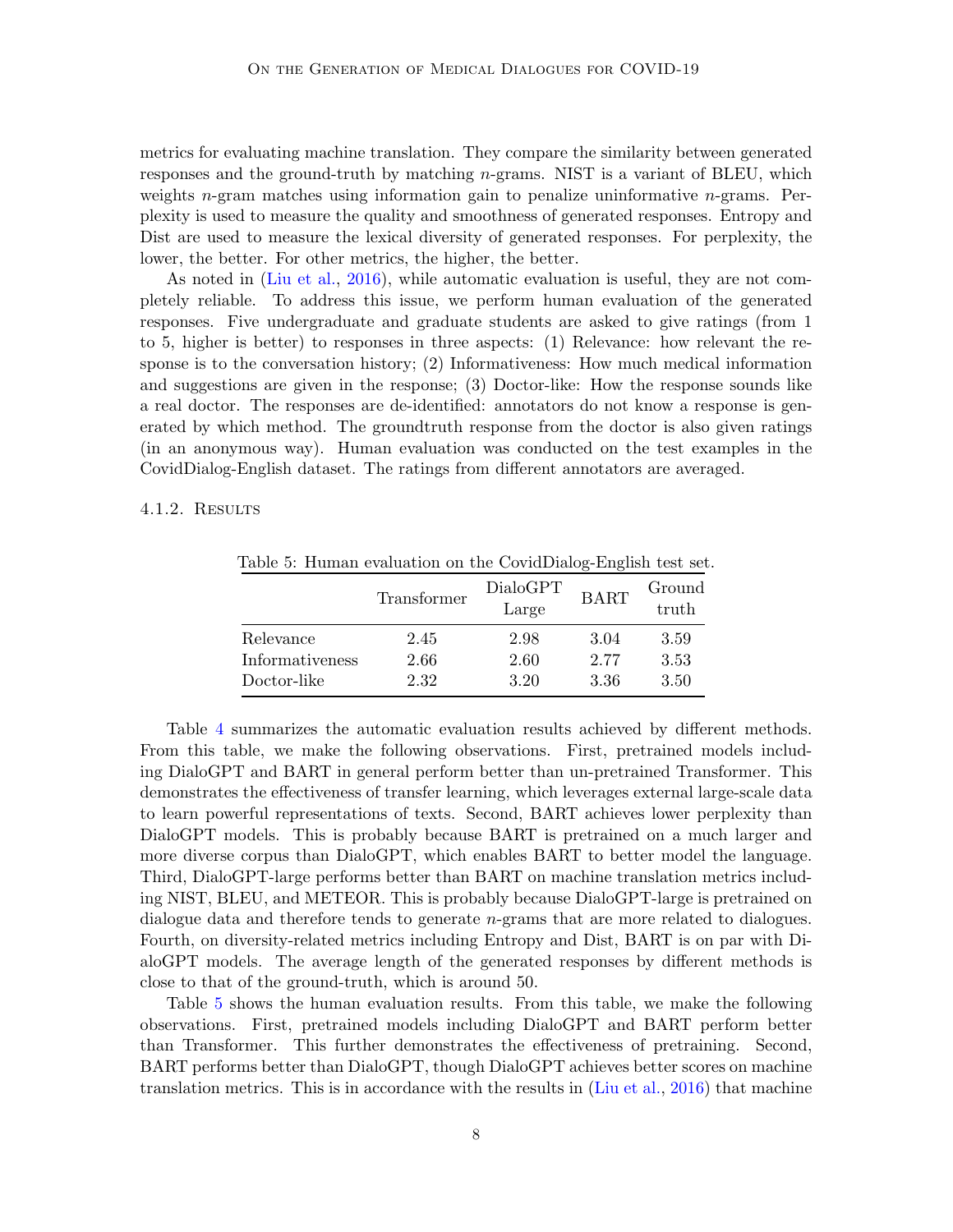<span id="page-8-0"></span>Table 6: Generated responses on a test example in the CovidDialog-English dataset. Patient: i have all the symptoms except fever, i went to medicross and dr said i can get tested if i want to i'm not sure if i should. she gave me antibiotics klacid xl 500mg, she said i can take it if i feel worse i'm worried it will make immune system bad?

Groundtruth response: in brief: antibiotic i don't recommend antibiotics for a simple viral upper respiratory tract infection unless examination revealed signs of acute bronchitis or sinusitis. they are not effective for viral infections like covid 19 with no bacterial lung involvement either. if you've been exposed to someone with covid 19 or or if you or someone you were exposed to travelled to a region where it was endemic, get tested would you like to video or text chat with me?

Transformer: hello and welcome to ask a doctor service.i have reviewed your query and here is my advice. i have reviewed your query. let me know if i can assist you further.

DialoGPT-small: in brief: yes. if you feel worse you should go to a doctor. would you like to video or text chat with me? let me know if i can assist you with any further questions. regards dr.jolanda jolanda.

DialoGPT-medium: in brief: fever, dry cough, shortness of breath, fever can be from strep throat (antibiotics for strep), or from a strep infection, or from some other cause such as allergies, irritants, or irritants. would you like to video or text chat with me?

DialoGPT-large: in brief: do you have access to a telephonic consult, or do you need to go in person? would you like to video or text chat with me? i can understand your concern. i have reviewed your query and here is my advice. yes, telephonically would be best. would you be happy to chat with you? i have answered your query. let me know if i can assist you further. regards, dr jnikolla, pulmonologist

BART: hello and welcome to ask a doctor service. i have reviewed your query and here is my advice. yes, you should get tested for covid-19. get tested if you have fever, cough or shortness of breath. if you are a smoker or have been in contact with someone with covid, get tested. would you like to video or text chat with me?

| Table 7: Chinese dataset split statistics |     |                                           |      |
|-------------------------------------------|-----|-------------------------------------------|------|
| Split                                     |     | $\#$ Dialogues $\#$ Utterances $\#$ Pairs |      |
| Train                                     | 870 | 7844                                      | 3922 |
| Validation                                | 109 | 734                                       | 367  |
| Test                                      | 109 | 916                                       | 458  |

<span id="page-8-1"></span>

translation metrics are not good for evaluating dialogue generation. Third, BART achieves a doctor-like score that is close to the groundtruth. This indicates that the auto-generated responses have high language quality. The relevance rating of BART is higher than 3, which indicates a good level of relevance between the generated responses and conversation histories. BART's informativeness rating is better than Transformer and DialoGPT, but has a large gap with that of the groundtruth. Additional efforts are needed to improve informativeness, such as incorporating medical knowledge.

Table [6](#page-8-0) shows an example of generating a doctor's response given the utterance of a patient. As can be seen, the response generated by BART is more relevant, informative, and human-like, compared with those generated by other baselines. BART's response suggests the patient to get tested for COVID-19 since the patient stated that "I have all the symptoms except fever". This response gives correct and informative medical advice: "get tested if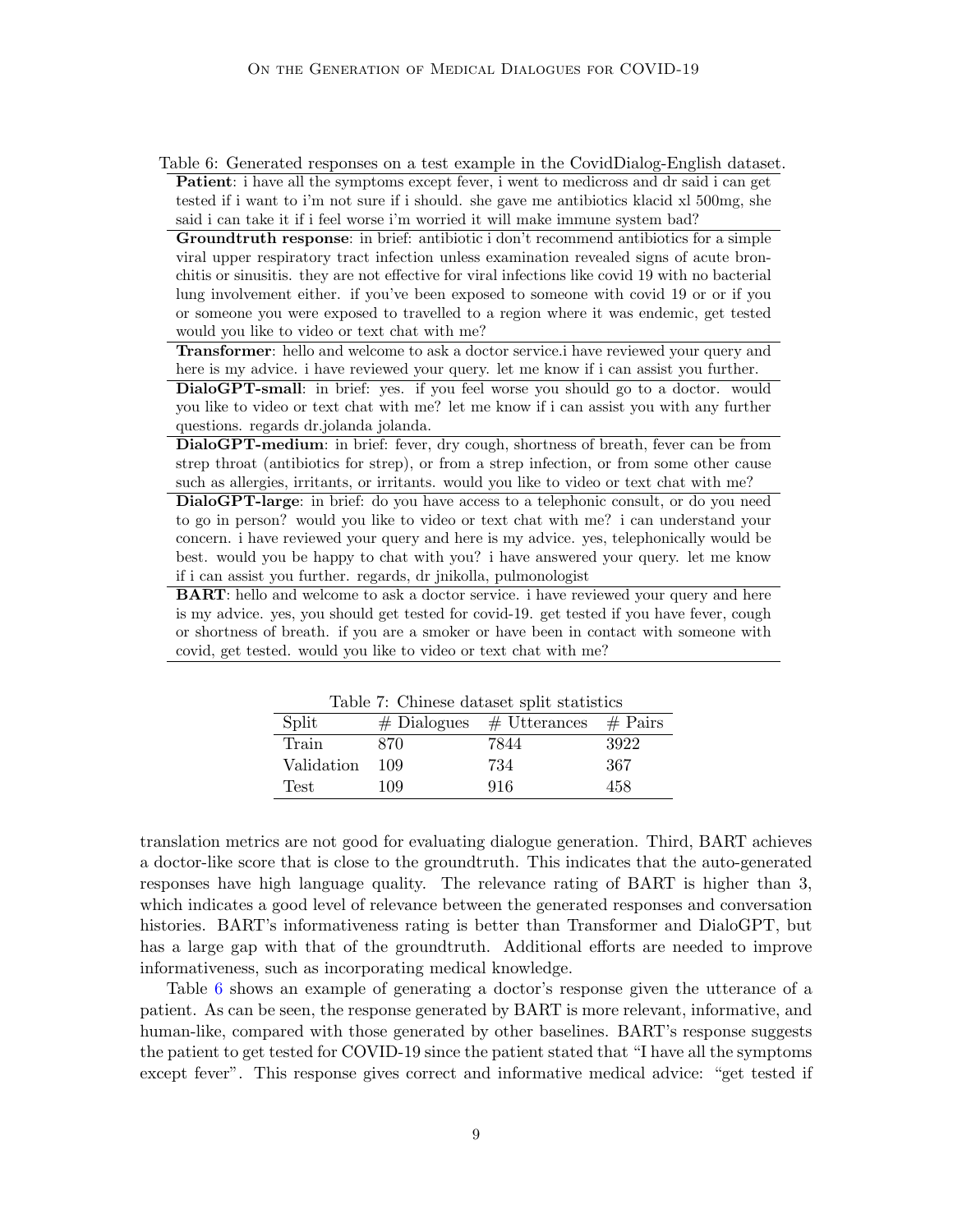|               | Transformer | <b>DialoGPT</b> |                  | BERT-GPT |  |
|---------------|-------------|-----------------|------------------|----------|--|
|               |             | No MMI          | MMI              |          |  |
| Perplexity    | 53.3        | 22.1            | 25.7             | 10.8     |  |
| NIST-4        | 0.39        | 0.43            | 0.46             | 0.36     |  |
| BLEU-2        | 5.7%        | $6.2\%$         | $7.2\%$          | 4.6%     |  |
| BLEU-4        | 4.0%        | 4.0%            | $\mathbf{5.4}\%$ | 2.8%     |  |
| <b>METEOR</b> | 13.5%       | 13.9%           | $14.3\%$         | 12.2%    |  |
| Entropy-4     | 7.9         | 9.0             | 9.1              | 8.5      |  |
| $Dist-1$      | $5.5\%$     | 5.9%            | $3.2\%$          | $7.9\%$  |  |
| $Dist-2$      | 29.0%       | 38.7%           | 35.7%            | $39.5\%$ |  |
| Avg Len       | 19.3        | 35.0            | 58.7             | 21.6     |  |

<span id="page-9-0"></span>Table 8: Performance on the CovidDialog-Chinese test set.

you have fever, cough, or shortness of breath", "if you are a smoker or have been in contact with someone with covid, get tested". The response is human-like, with correct grammar and semantics. It begins with a welcome opening, then provides medical advice, and finally offers to further discuss via video. In contrast, the response generated by DialoGPT-large is not informative. It does not provide any useful medical advice. The response generated by DialoGPT-medium is informative, but not very relevant. The patient has no fever, but this response focuses on talking about the causes of fever. Similar to DialoGPT-large, the responses generated by DialoGPT-small and Transformer are uninformative.

<span id="page-9-1"></span>Table 9: Human evaluation on the CovidDialog-Chinese test set.

|                 | Transformer | DialoGPT<br>No MMI |      | BERT-GPT Groundtruth |
|-----------------|-------------|--------------------|------|----------------------|
| Relevance       | 2.24        | 1.82               | 2.65 | 3.42                 |
| Informativeness | 2.06        | 1.72               | 2.37 | 3.26                 |
| Doctor-like     | 2.57        | 1.80               | 3.16 | 3.78                 |

#### 4.2. Experiments on the Chinese Dataset

#### 4.2.1. Experimental settings

Based on dialogues, we split the Chinese dataset into a training set, validation set, and test set, with a ratio of 8:1:1. Table [7](#page-8-1) shows the statistics of the data split. The hyperparameters were tuned on the validation set. We stop the training procedure when the validation loss stops to decrease. For DialoGPT, we used the DialoGPT-small architecture where the number of layers in the Transformer was set to 10. The context size was set to 300. The embedding size was set to 768. The number of heads in multi-head self-attention was set to 12. The epsilon parameter in layer normalization was set to 1e-5. Network weights were optimized with Adam, with an initial learning rate of 1.5e-4 and a batch size of 8. The Noam learning rate scheduler with 2000 warm-up steps was used. In the finetuning of BERT-GPT, the max length of the source sequence and target sequence was set to 400. The encoder and decoder structures are similar to those in BERT, which is a Transformer with 12 layers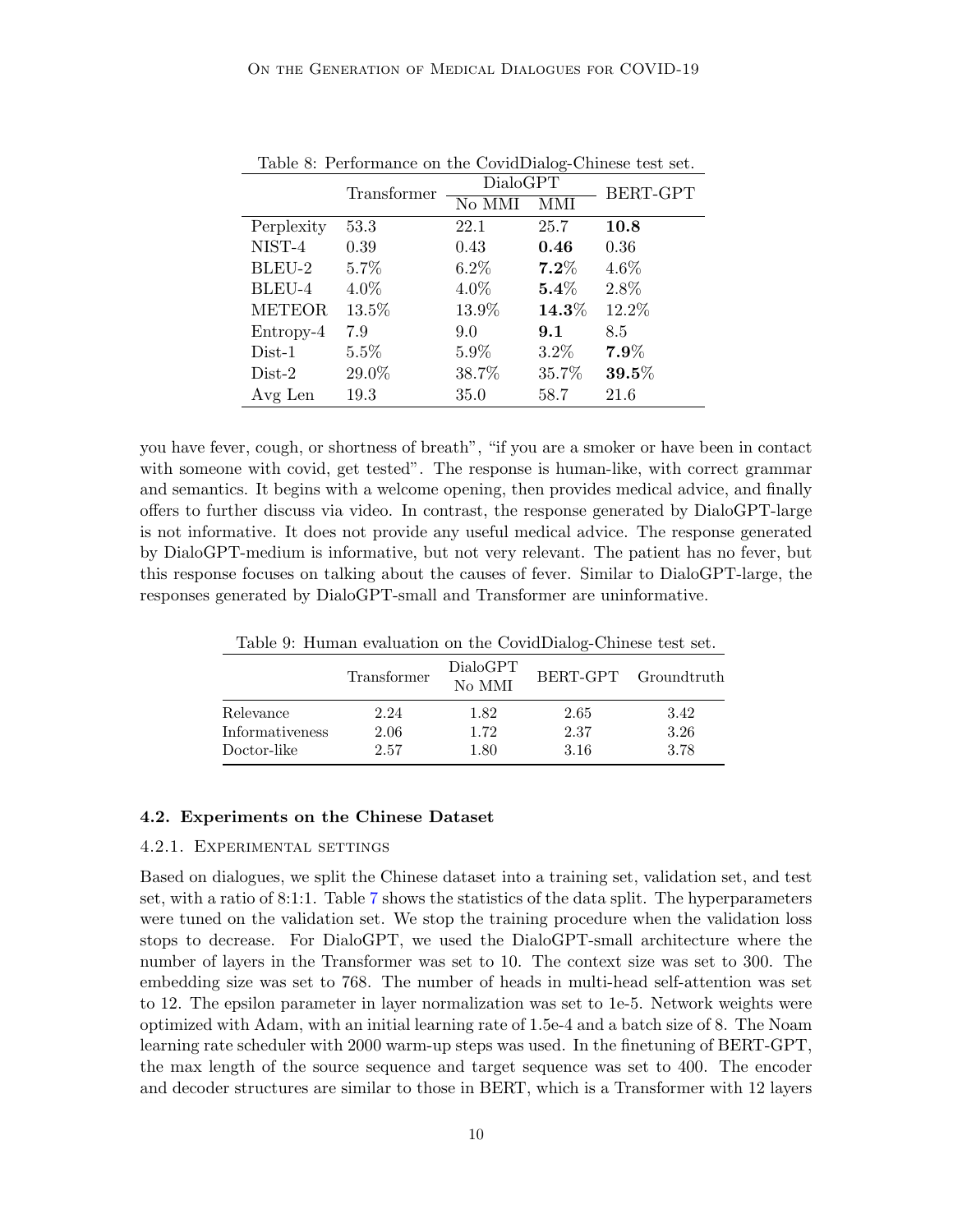and the size of the hidden states is 768. The network weights are optimized with stochastic gradient descent with a learning rate of 1e-4. For Transformer, we used the HuggingFace implementation<sup>[9](#page-10-0)</sup> and followed their default hyperparameter settings. During decoding for all methods, beam search with  $k = 50$  was used. We evaluated the models using perplexity, NIST-4, BLEU-2, 4, METEOR, Entropy-4, and Dist-1, 2. Human evaluation was conducted by 5 graduate and undergraduate students, on 100 randomly-sampled examples from the test set of CovidDialog-Chinese. The ratings from different annotators are averaged.

#### 4.3. Results on the Chinese Dataset

Table [8](#page-9-0) summarizes the automatic evaluation results. From this table, we make the following observations. First, pretrained models including DialoGPT and BERT-GPT achieve lower perplexity than Transformer. This further demonstrates the effectiveness of transfer learning. Second, DialoGPT-MMI achieves better scores on machine translation metrics, which is consistent with the results on the CovidDialog-English dataset. Third, BERT-GPT achieves better Dist scores than other methods. We manually checked the generated responses by BERT-GPT. Indeed, they are more diverse than others. Fourth, maximum mutual information (MMI) does not have a clear efficacy in improving the quality of generated responses.

Table [9](#page-9-1) shows the human evaluation results. As can be seen, pretrained BERT-GPT works better than unpretrained Transformer. Though pretrained, DialoGPT is not as good as Transformer. The possible reason is the training corpora of DialoGPT is daily dialogues, which has a large domain shift from medical dialogues. The performance gap between BERT-GPT and Groundtruth is larger than that between BART and Groundtruth, despite the number of Chinese training dialogues is larger than that of English training dialogues. This indicates that it is more challenging to develop COVID-19 dialogue systems on Chinese. One major reason is the Chinese dialogues are more noisy than the English ones, with a lot of incorrect grammars, abbreviations, semantic ambiguities, etc.

Figure 1 shows an example of generating a doctor's response given the utterance of a patient. The response generated by BERT-GPT tells the patient that it is not likely to be COVID-19. This is a reasonable response since the patient mentioned that he/she was tested negative. The response generated by DialoGPT is not understandable. The response generated by Transformer is ambiguous. There is a comma between "No" and "COVID-19". It is difficult to judge whether the response is suggesting "having COVID-19" or "having no COVID-19".

## 5. Related Works

Many works have been devoted to developing medical dialogue systems. Please refer to [\(Laranjo et al.,](#page-12-9) [2018\)](#page-12-9) for a comprehensive review. Some methods [\(Lucas et al.,](#page-13-8) [2017;](#page-13-8) [Philip](#page-13-9) [et al.,](#page-13-9) [2017;](#page-13-9) [Tanaka et al.,](#page-13-10) [2017\)](#page-13-10) predefine a sequence of steps or states which are used to guide the conversation. Other methods [\(Rhee et al.,](#page-13-11) [2014;](#page-13-11) [Ireland et al.,](#page-12-10) [2016;](#page-12-10) [Fitzpatrick](#page-12-11) [et al.,](#page-12-11) [2017\)](#page-12-11) use predetermined templates to extract information from the conversation history and use rules to generate responses from the filled slots in the templates. These

<span id="page-10-0"></span><sup>9.</sup> https://github.com/huggingface/transformers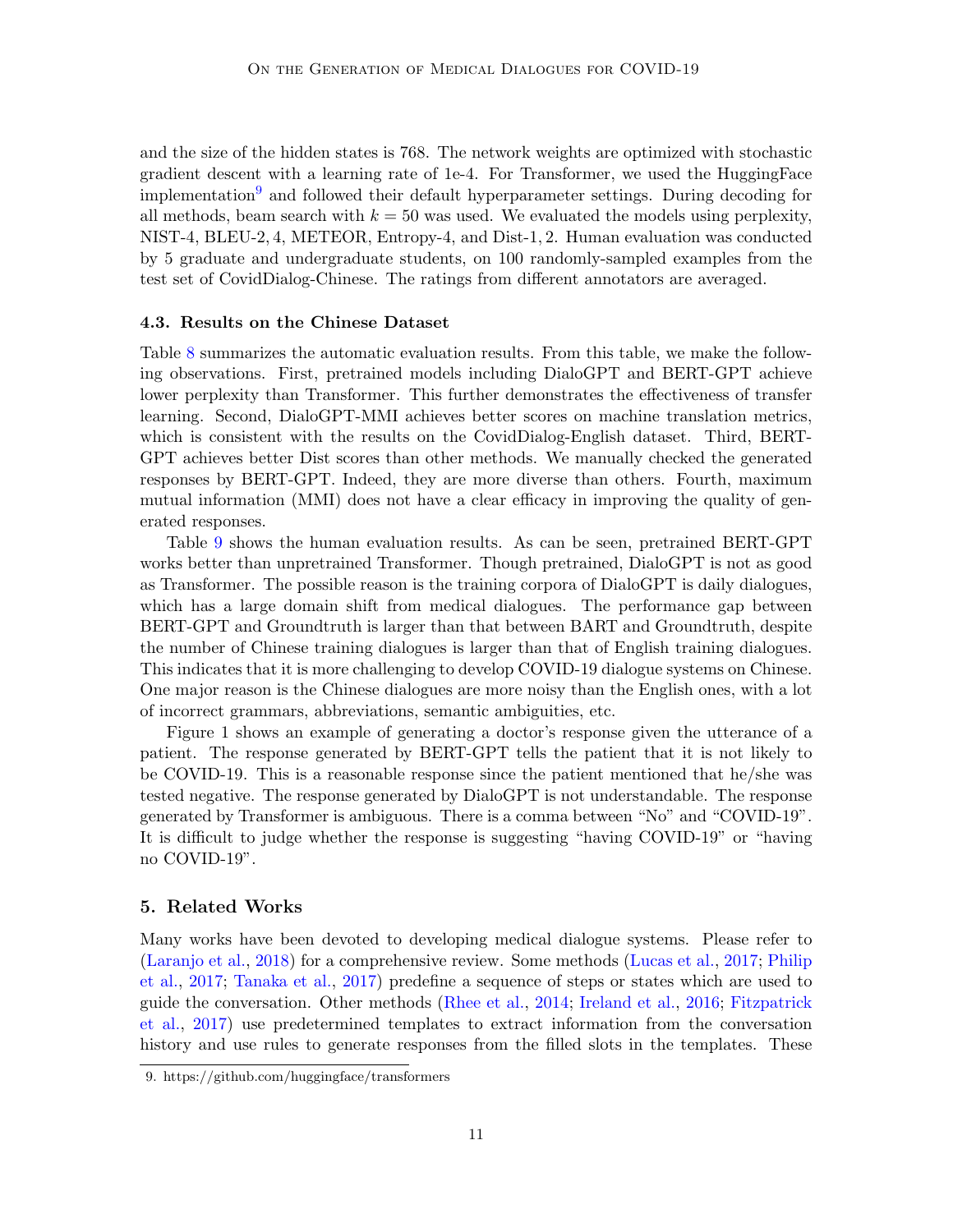Figure 1: Generated responses on a test example in the CovidDialog-Chinese dataset.

**Conversation history**: 3 月 18 日下午水银测体温 37.4, 身体没有特别不适, 无相关肺炎接触史. 当晚没服药情 况下体温降到 36.8. 送去医院做新冠肺炎排查. 结果出来后排除了. 医生只开了清热消炎宁. 这几天在家测的 体温. 早上和晚上都是 37 度左右. 中午和下午 37.1-37.4 之间. 没有超过 37.5. 无其他不适. (In the afternoon of March 18<sup>th</sup>, the temperature was 37.4. No other symptoms. No contact with infected cases. In the evening, the temperature decreased to 36.8 without taking medication. I was sent to hospital for COVID-19 screening. The test result was negative. The doctor prescribed Qingre Xiaoyanning. I measure temperature at home these days. It is around 37 in the morning and evening. At noon and in the afternoon, it is between 37.1 and 37.4. It didn't exceed 37.5. No other conditions.

| <b>Groundtruth response</b> : 发热有很多原因. (Fever can be caused by many reasons.)       |
|-------------------------------------------------------------------------------------|
| Transformer: 医生给您发来一个提醒. 不会, 新冠肺炎. (The doctor sends you a reminder. No, COVID-19.) |
| DialoGPT, no MMI: *如果我已详细菌感谢您的资料我们这种病情况不知道有没有确诊患病. 没有什么意思有.                         |
| <b>BERT-GPT:</b> 不像新冠肺炎症兆. (Not likely to be COVID-19.)                             |

methods rely heavily on knowledge engineering and are difficult to be quickly adapted to a new and time-sensitive task such as COVID-19 dialogue generation.

Data-driven medical dialogue generation based on neural networks has been investigated in several works. Wei et al. [\(Wei et al.,](#page-14-5) [2018\)](#page-14-5) proposed a task-oriented dialogue system to make medical diagnosis automatically based on reinforcement learning. The system converses with patients to collect additional symptoms beyond their self-reports. Xu et al. [\(Xu](#page-14-6) [et al.,](#page-14-6) [2019\)](#page-14-6) proposed a knowledge-routed relational dialogue system that incorporates medical knowledge graph into topic transition in dialogue management. Xia et al. [\(Xia et al.\)](#page-14-7) developed a reinforcement learning (RL) based dialogue system for automatic diagnosis. They proposed a policy gradient framework based on the generative adversarial network to optimize the RL model. In these works, the neural models are trained from scratch on small-sized medical dialogue datasets, which are prone to overfitting.

### 6. Conclusions

In this work, we make the first attempt to develop dialogue systems to provide medical consultations about COVID-19. To achieve this goal, we first collected two datasets – CovidDialogs – which contain medical conversations between patients and doctors about COVID-19. Then on these datasets, we train dialogue generation models based on Transformer, DialoGPT, and BERT-GPT pretrained on large-scale dialogue datasets and other corpus. Human evaluation and automatic evaluation results show that these models are promising in generating clinically meaningful and linguistically high-quality consultations for COVID-19.

## References

<span id="page-11-0"></span>Jimmy Lei Ba, Jamie Ryan Kiros, and Geoffrey E Hinton. Layer normalization.  $arXiv$ preprint arXiv:1607.06450, 2016.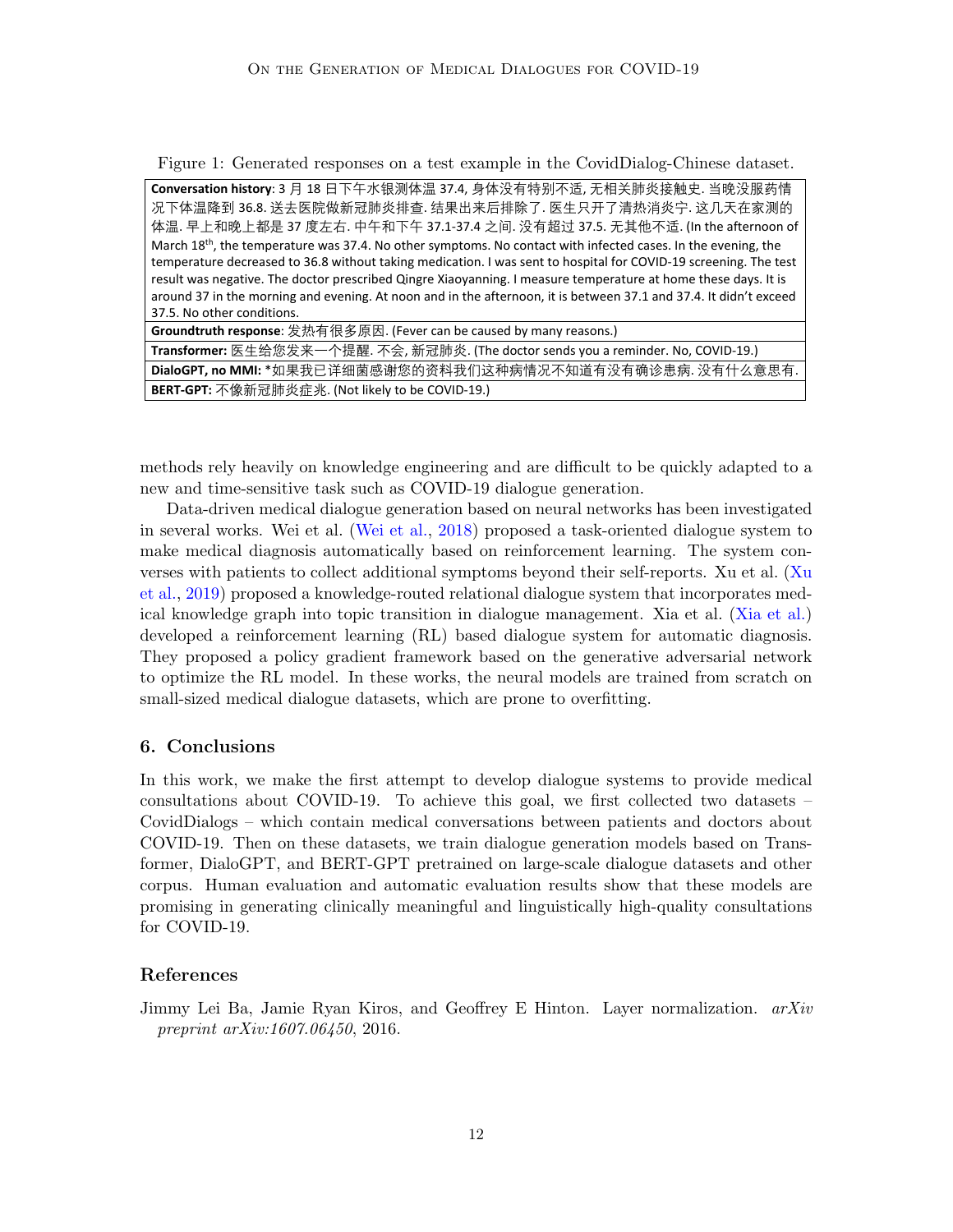- <span id="page-12-3"></span>Junyoung Chung, Caglar Gulcehre, KyungHyun Cho, and Yoshua Bengio. Empirical evaluation of gated recurrent neural networks on sequence modeling. arXiv preprint arXiv:1412.3555, 2014.
- <span id="page-12-5"></span>Yiming Cui, Wanxiang Che, Ting Liu, Bing Qin, Ziqing Yang, Shijin Wang, and Guoping Hu. Pre-training with whole word masking for chinese bert. arXiv preprint arXiv:1906.08101, 2019.
- <span id="page-12-1"></span>Jacob Devlin, Ming-Wei Chang, Kenton Lee, and Kristina Toutanova. Bert: Pretraining of deep bidirectional transformers for language understanding.  $arXiv$  preprint arXiv:1810.04805, 2018.
- <span id="page-12-7"></span>George Doddington. Automatic evaluation of machine translation quality using n-gram co-occurrence statistics. In Proceedings of the second international conference on Human Language Technology Research, pages 138–145, 2002.
- <span id="page-12-11"></span>Kathleen Kara Fitzpatrick, Alison Darcy, and Molly Vierhile. Delivering cognitive behavior therapy to young adults with symptoms of depression and anxiety using a fully automated conversational agent (woebot): a randomized controlled trial. JMIR mental health, 4(2): e19, 2017.
- <span id="page-12-4"></span>Kaiming He, Xiangyu Zhang, Shaoqing Ren, and Jian Sun. Deep residual learning for image recognition. In Proceedings of the IEEE conference on computer vision and pattern recognition, pages 770–778, 2016.
- <span id="page-12-2"></span>Sepp Hochreiter and Jürgen Schmidhuber. Long short-term memory. Neural computation, 9(8):1735–1780, 1997.
- <span id="page-12-10"></span>David Ireland, Christina Atay, Jacki Liddle, Dana Bradford, Helen Lee, Olivia Rushin, Thomas Mullins, Dan Angus, Janet Wiles, Simon McBride, et al. Hello harlie: enabling speech monitoring through chat-bot conversations. In Digital Health Innovation for Consumers, Clinicians, Connectivity and Community-Selected Papers from the 24th Australian National Health Informatics Conference, HIC 2016, Melbourne, Australia, July 2016., volume 227, pages 55–60. IOS Press Ebooks, 2016.
- <span id="page-12-6"></span>Diederik P Kingma and Jimmy Ba. Adam: A method for stochastic optimization.  $arXiv$ preprint arXiv:1412.6980, 2014.
- <span id="page-12-9"></span>Liliana Laranjo, Adam G Dunn, Huong Ly Tong, Ahmet Baki Kocaballi, Jessica Chen, Rabia Bashir, Didi Surian, Blanca Gallego, Farah Magrabi, Annie YS Lau, et al. Conversational agents in healthcare: a systematic review. Journal of the American Medical Informatics Association, 25(9):1248–1258, 2018.
- <span id="page-12-8"></span>Alon Lavie and Abhaya Agarwal. Meteor: An automatic metric for mt evaluation with high levels of correlation with human judgments. In Proceedings of the second workshop on statistical machine translation, pages 228–231, 2007.
- <span id="page-12-0"></span>Mike Lewis, Yinhan Liu, Naman Goyal, Marjan Ghazvininejad, Abdelrahman Mohamed, Omer Levy, Ves Stoyanov, and Luke Zettlemoyer. Bart: Denoising sequence-to-sequence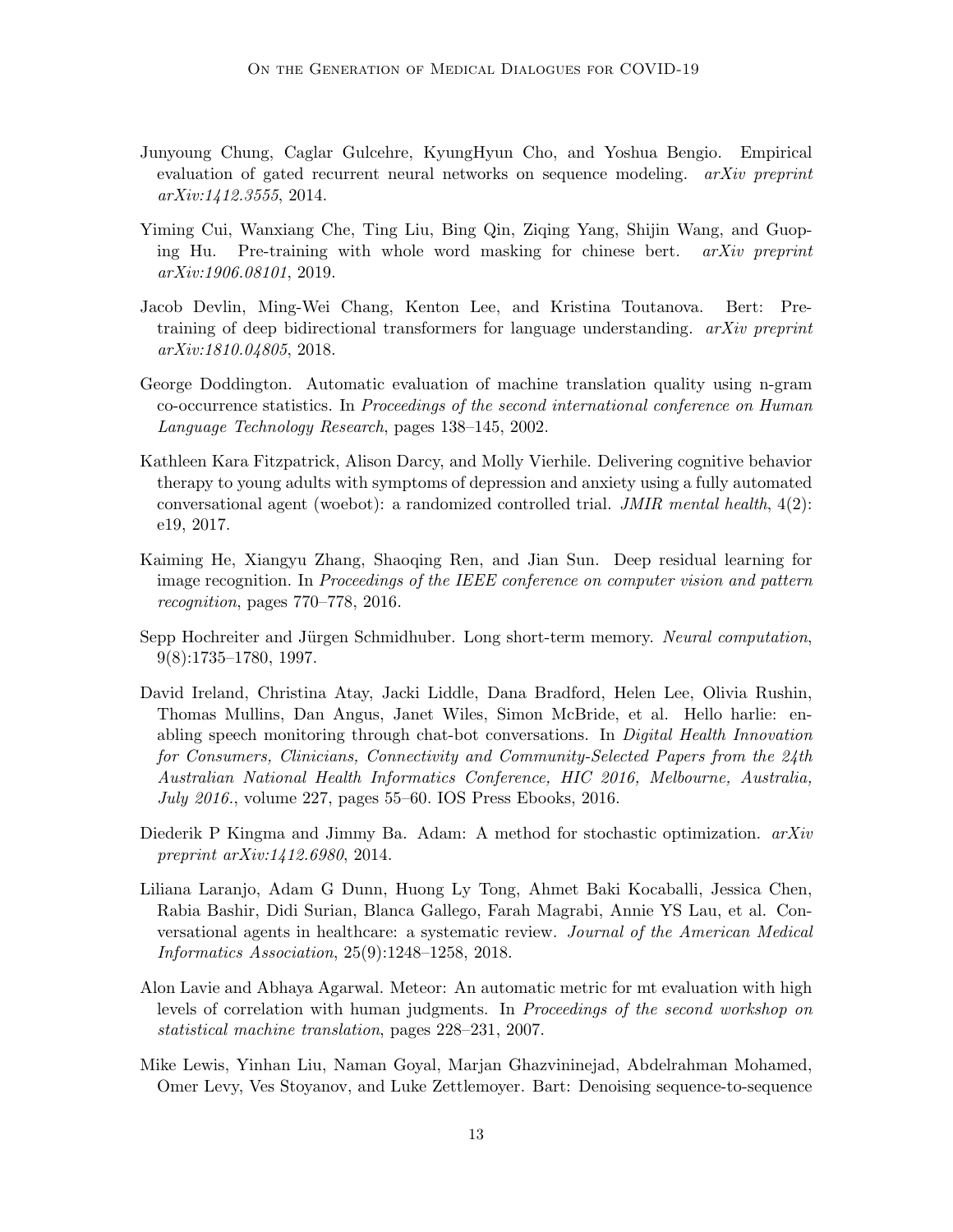pre-training for natural language generation, translation, and comprehension.  $arXiv$ preprint arXiv:1910.13461, 2019.

- <span id="page-13-4"></span>Jiwei Li, Michel Galley, Chris Brockett, Jianfeng Gao, and Bill Dolan. A diversity-promoting objective function for neural conversation models. arXiv preprint arXiv:1510.03055, 2015.
- <span id="page-13-7"></span>Chia-Wei Liu, Ryan Lowe, Iulian V Serban, Michael Noseworthy, Laurent Charlin, and Joelle Pineau. How not to evaluate your dialogue system: An empirical study of unsupervised evaluation metrics for dialogue response generation. arXiv preprint arXiv:1603.08023, 2016.
- <span id="page-13-5"></span>Yinhan Liu, Myle Ott, Naman Goyal, Jingfei Du, Mandar Joshi, Danqi Chen, Omer Levy, Mike Lewis, Luke Zettlemoyer, and Veselin Stoyanov. Roberta: A robustly optimized bert pretraining approach. arXiv preprint arXiv:1907.11692, 2019.
- <span id="page-13-8"></span>Gale M Lucas, Albert Rizzo, Jonathan Gratch, Stefan Scherer, Giota Stratou, Jill Boberg, and Louis-Philippe Morency. Reporting mental health symptoms: breaking down barriers to care with virtual human interviewers. Frontiers in Robotics and AI, 4:51, 2017.
- <span id="page-13-6"></span>Kishore Papineni, Salim Roukos, Todd Ward, and Wei-Jing Zhu. Bleu: a method for automatic evaluation of machine translation. In Proceedings of the 40th annual meeting on association for computational linguistics, pages 311–318. Association for Computational Linguistics, 2002.
- <span id="page-13-9"></span>Pierre Philip, Jean-Arthur Micoulaud-Franchi, Patricia Sagaspe, Etienne De Sevin, Jérôme Olive, St´ephanie Bioulac, and Alain Sauteraud. Virtual human as a new diagnostic tool, a proof of concept study in the field of major depressive disorders. Scientific reports, 7  $(1):1-7, 2017.$
- <span id="page-13-0"></span>Alec Radford, Karthik Narasimhan, Tim Salimans, and Ilya Sutskever. Improving language understanding by generative pre-training. a.
- <span id="page-13-2"></span>Alec Radford, Jeffrey Wu, Rewon Child, David Luan, Dario Amodei, and Ilya Sutskever. Language models are unsupervised multitask learners. b.
- <span id="page-13-11"></span>Hyekyun Rhee, James Allen, Jennifer Mammen, and Mary Swift. Mobile phone-based asthma self-management aid for adolescents (masmaa): a feasibility study. Patient preference and adherence, 8:63, 2014.
- <span id="page-13-3"></span>Rico Sennrich, Barry Haddow, and Alexandra Birch. Neural machine translation of rare words with subword units. arXiv preprint arXiv:1508.07909, 2015.
- <span id="page-13-1"></span>Ilya Sutskever, Oriol Vinyals, and Quoc V Le. Sequence to sequence learning with neural networks. In Advances in neural information processing systems, pages 3104–3112, 2014.
- <span id="page-13-10"></span>Hiroki Tanaka, Hideki Negoro, Hidemi Iwasaka, and Satoshi Nakamura. Embodied conversational agents for multimodal automated social skills training in people with autism spectrum disorders. *PloS one*, 12(8), 2017.